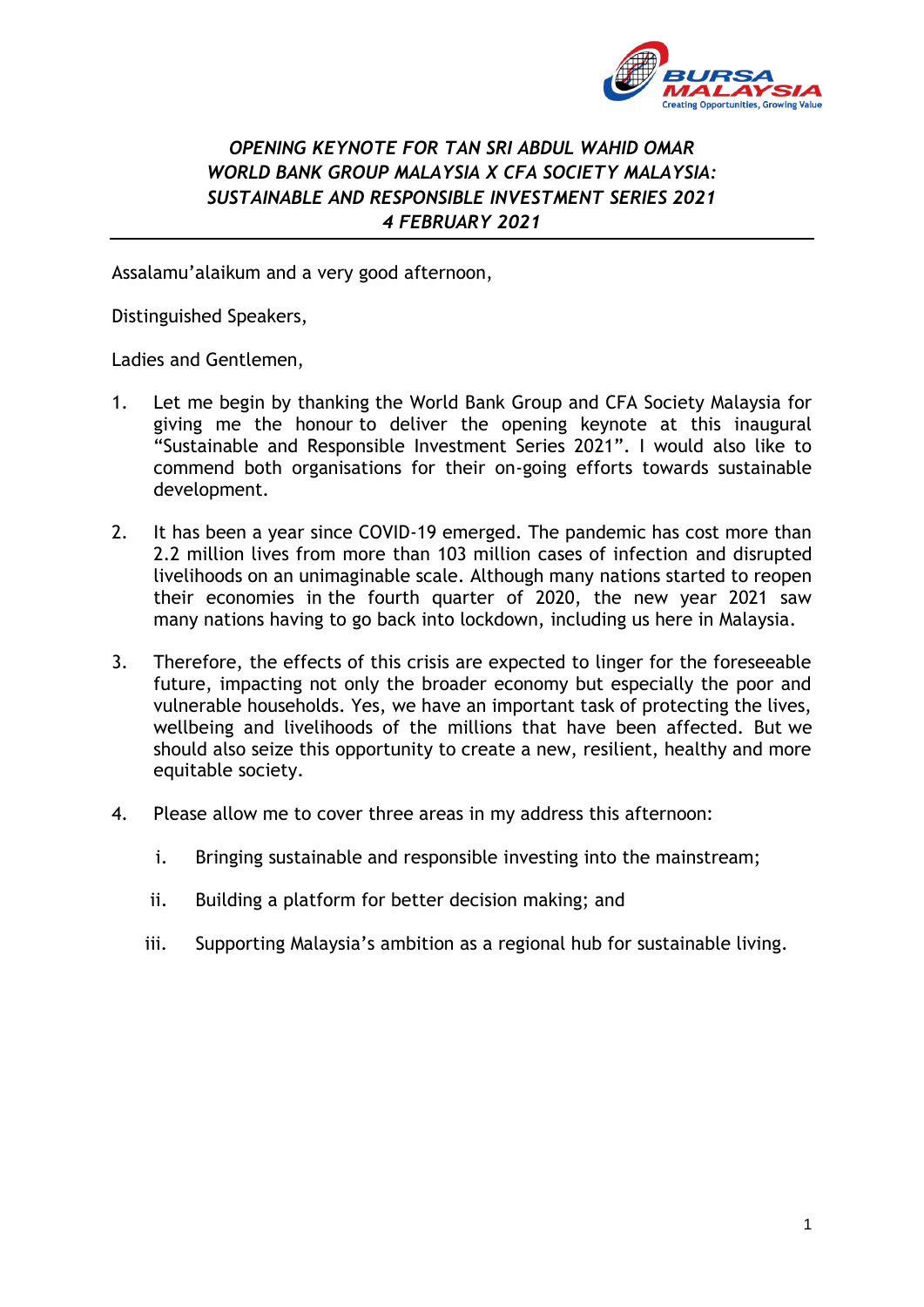# *Bringing Sustainable and Responsible Investing into the mainstream*

Ladies and gentlemen,

- 5. Sustainable and responsible investing is something that is not entirely new. Once considered a niche area, market participants have gained a better understanding of the value-proposition of incorporating sustainability considerations in their asset allocation.
- 6. Our sustainability investment index, The FTSE4Good Bursa Malaysia Index, has played an essential role in recognising public listed companies (PLCs) that have taken steps to improve their ESG practices and disclosures. Since its launch in 2014, the number of constituents in the index has tripled from 24 to 75 constituents.
- 7. Our Bursa Malaysia's Sustainability Disclosure Framework was launched in 2015, and since then we have observed the remarkable growth of the Malaysian sustainability ecosystem. All 900-plus of our PLCs are now disclosing annual Sustainability Statements and Reports – detailing their governance structure and the approach they have put in place to manage their material sustainability matters, covering a range of economic, environmental and social themes.
- 8. There is a wealth of evidence showing that companies with strong ESG practices are better able to brace uncertainties and have a competitive edge over their peers. Across the board, sustainability funds have outperformed their peers since the COVID-19 crisis began both in developed and emerging markets.
- 9. ESG-oriented companies are also emerging more resilient in the post-COVID-19 economy, resulting in more asset owners demanding more sustainable investing strategies. In fact, Malaysia's largest institutional fund EPF was quoted last week as targeting to make all its investments based on ESG practices by 2030.
- 10. Businesses that are stakeholder-focused are now fast becoming mainstream and redefining corporate purpose. In addition to delivering dividends to shareholders, companies must invest in talent management and value creation for customers, protect the environment, support communities and deal ethically with their respective suppliers.

## *Building a platform for better decision making*

Ladies and gentlemen,

11. While we are heartened to observe significant improvements in sustainabilityrelated practices and disclosures by our PLCs, we continue to observe persistent challenges across several dimensions. For instance, a number of PLCs approach sustainability with a compliance mindset rather than wholly embracing its underlying philosophy. And some PLCs have yet to build sufficient internal capacities and capabilities to undertake more sophisticated sustainability processes and initiatives.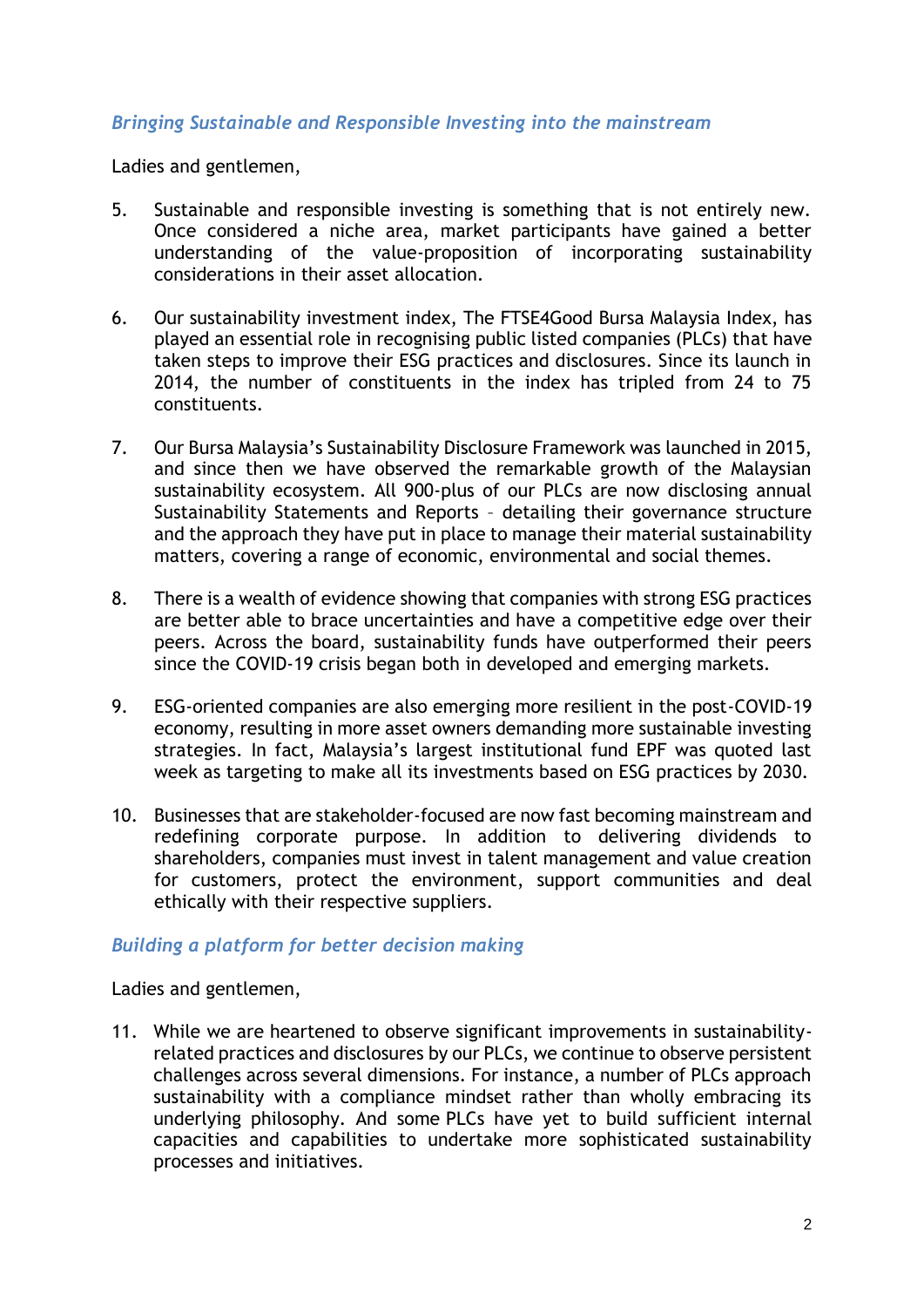- 12. We at Bursa Malaysia will be collaborating with the United Nations Global Compact Malaysia and Brunei to develop a Corporate Sustainability Competency Framework. This framework will be essential in helping future professionals identify the necessary competencies and skills to respond to the sustainability challenges in our evolving environment.
- 13. Apart from competency, there is also a general lack of standardisation and comparability in the data or indicators that PLCs adopt. Even if similar indicators are reported, the methodologies may vary significantly depending on which sustainability reporting frameworks and guidelines adopted and varying sophistication in practices. This impedes informed and effective decisionmaking by investors.
- 14. Responding to these challenges, Bursa Malaysia is exploring ways to enhance the quality and comparability of ESG disclosures. We have commenced engagements with stakeholders such as the Institutional Investor Council of Malaysia and the broader institutional investor community to obtain more indepth insights on the industry's ESG data requirements. This will enable the Exchange to work towards an ESG framework that can cater to the industry's common needs and priorities.
- 15. Improved standardisation of disclosures particularly comparable datasets will help spur better acceptance and adoption of ESG among investors. This in turn, will help further strengthen the integrity and accuracy to facilitate investor decision-making. This brings me to the third subject of my address.

## *Supporting Malaysia's ambition as a regional hub for sustainable living.*

Ladies and gentlemen,

- 16. For most companies, the shift to sustainable practices will require investments in new technologies and funding. In this regard, the capital market can facilitate effective and efficient flow of capital to sustainable solutions and initiatives.
- 17. For instance, significant investments in clean energy are required to mitigate climate change while meeting the growing demand for energy. Hence, new financial investment products such as green bonds, green loans, carbon linked index, to name a few, can spur innovation and accelerate the transition towards a low carbon future.
- 18. At the sovereign or national level, as announced in Budget 2021, the Malaysian Government has committed to issue its first Sustainability Bond for environmental and social initiatives in 2021 as part of efforts to create a Sustainable Finance Hub and position Malaysia as a regional hub for sustainable living.